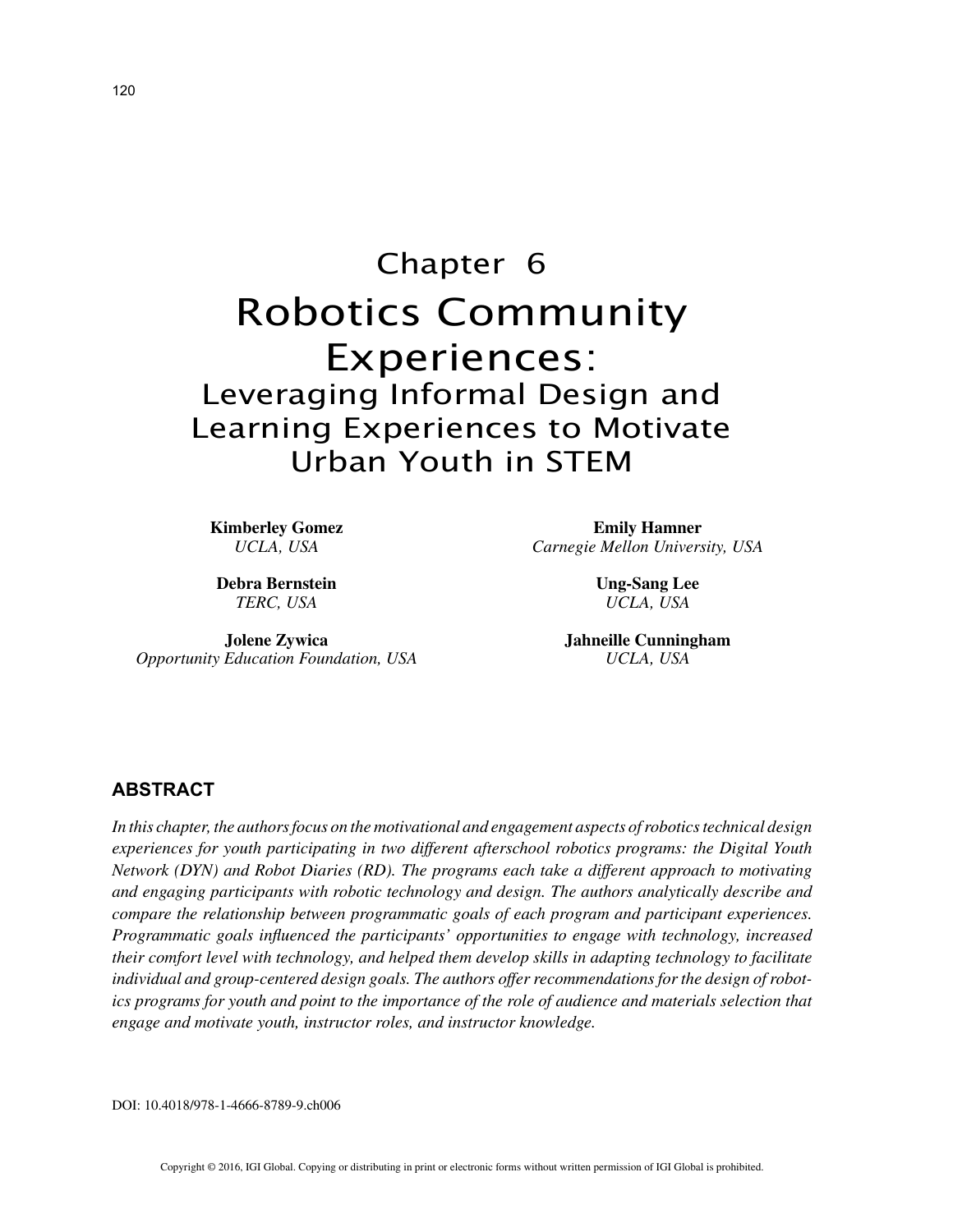#### **INTRODUCTION**

Full and active participation in our society requires today's youth to be technologically and scientifically literate. Out-of-school activities, such as after-school robotics clubs and workshops, potentially provide an opportunity for youth to develop some of these necessary skills. Recent reports suggest that, unlike during the middle of the previous decade, when computer science enrollments at the university level were dropping (Vegso, 2005), computer science program enrollment has been improving (Zweben, 2011). With this in mind it seems critical to provide an opportunity for positive engagement in technology design to maintain this trend. However, even for those who for a variety of reasons choose not to enter a STEM career field, we suggest that participating in a robotics design experience can provide a set of knowledge and skills fundamental to the development of technological literacy (ITEA, 2000), including increasing the comfort level and use of technology as well as learning to adapt technology to facilitate goals.

This chapter will focus on youths' opportunities to engage in design through participation in two different robotics programs. Through an analytic comparison of these two programs, we offer insights on key features of robotics programs and how these features can support various programmatic goals, structures, and student opportunities.

Existing robotics programs differ on a number of dimensions, including venue, scope, duration, and pedagogical approach. While some programs focus on the acquisition of STEM knowledge and skills (e.g., Miller & Stein, 2000; Verner, Waks, & Kolberg, 1999), others facilitate more artistic goals such as personal or creative expression (e.g., Montemayor, Druin, & Hendler, 2000). The two programs considered in this chapter, the Digital Youth Network (DYN) and Robot Diaries (RD) each take a different approach to motivating and engaging participants with robotic technology and design. Both programs aim to provide young people with hands-on opportunities around robotic design, but they differ on a number of dimensions. The DYN uses the goal of a robotics competition to deeply engage participants in teamwork focused on engineering and programming challenges, while RD combines arts and engineering objectives, allowing participants to build individual, expressive robots that they then showcase for family and community members. Both programming contexts take seriously the notion that young, traditionally educationally underserved participants can, and should, have opportunities to learn about design and development within a supportive, mentored experience.

# **LITERATURE REVIEW**

Much has been written about the power of robotics training experiences to increase young people's exposure to science, technology, and mathematics and to increase conceptual knowledge (Hamner, Lauwers, Bernstein, et al., 2008; Resnick, Berg, & Eisenberg, 2000; Turback & Berg, 2002). The literature suggests that young people enjoy robotics activities and competitions, enjoy the collaboration with others, and become deeply engaged in design experiences (Bernstein, 2010; Morrison, 2006). What we offer in this chapter is an exploration of the value of robotics through a brief consideration of two examples of robotics experiences, both in informal contexts, but with different overarching aims – a team-based, robotics competition and a community-centered, robot building workshop. Our aim is to characterize these experiences and, through examining particular elements of the programs and drawing comparisons across the two, consider how, and why, robotics programs in K-12 settings can build habits of mind (educational as well as social) that are valued in formal as well as in informal learning contexts.

Literature about robotics programs, and formal and informal teaching and learning with robotics, has been explored through at least three lenses.